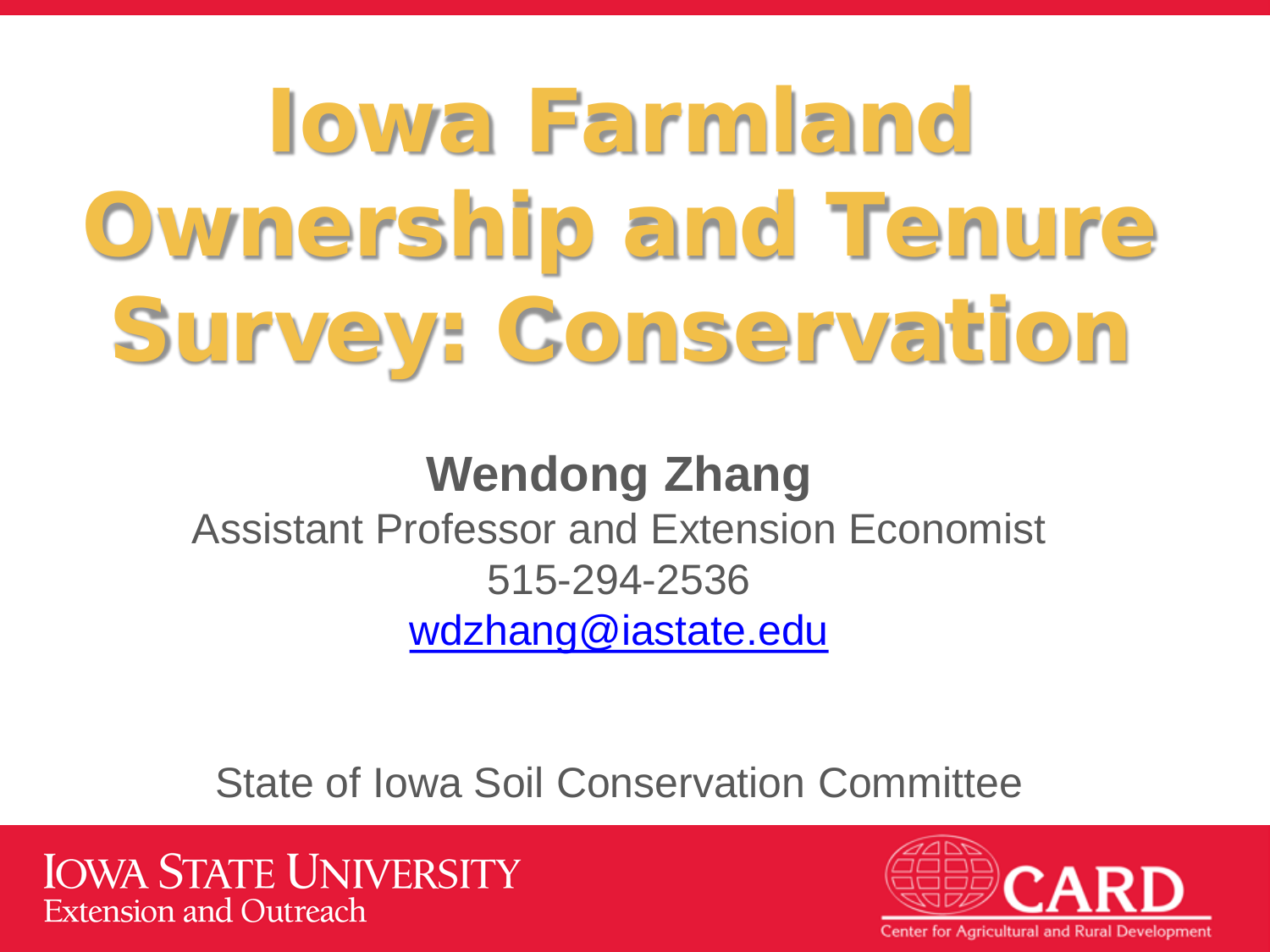# A Quick Introduction: Dr. Wendong Zhang

- Grown up in a rural county in NE China
- Attended college in Shanghai and Hong Kong
- Ph.D. in Ag Econ in 2015 from Ohio State
- 2012 summer intern at USDA-ERS on farm economy and farmland values
- Research and extension interests:
- **land value/ownership** [www.card.iastate.edu/farmland/](http://card.iastate.edu/farmland/)
- agriculture and the environment
- **China Ag center [www.card.iastate.edu/china](http://www.card.iastate.edu/china)**

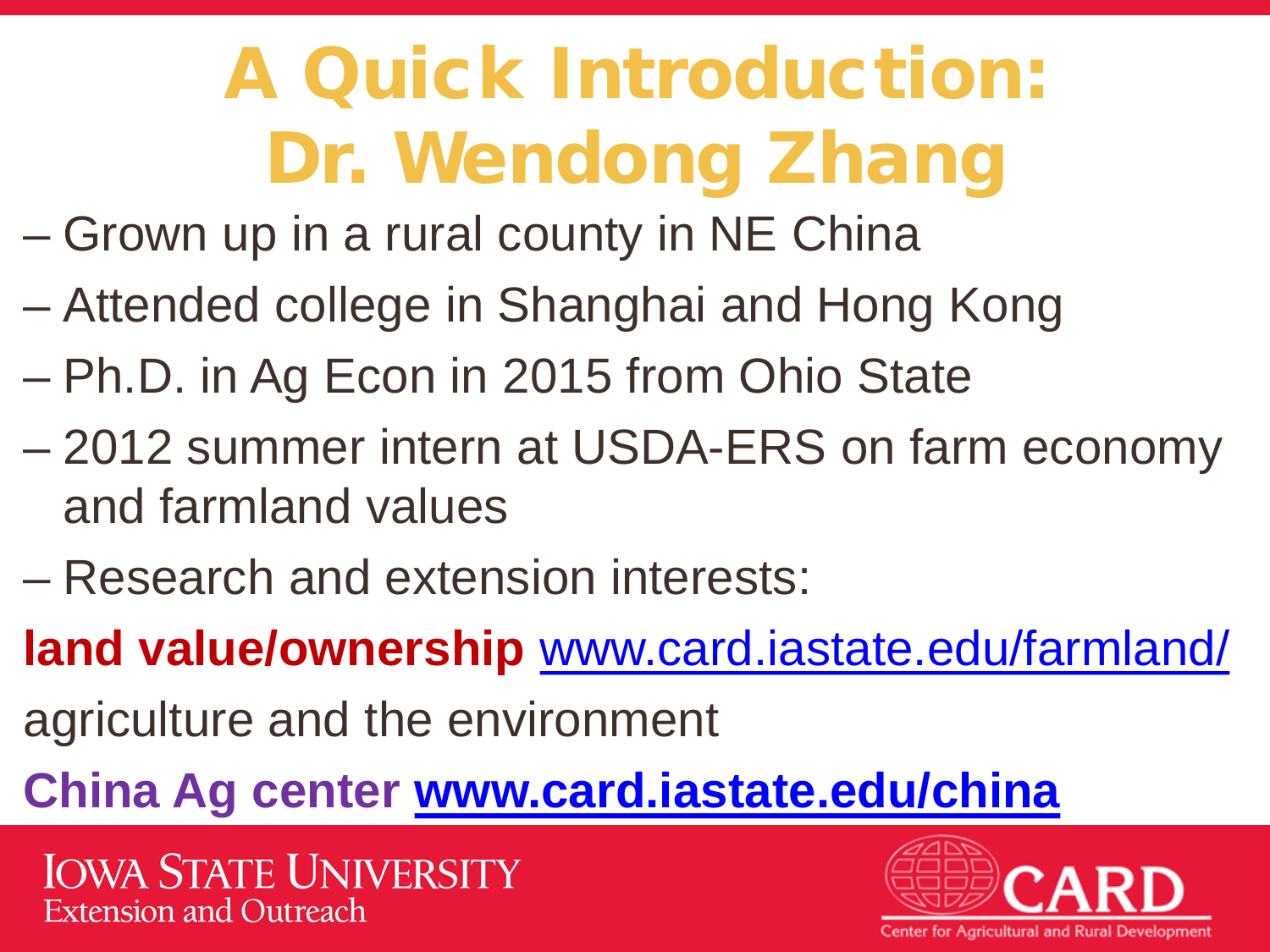lowa Farmland Ownership and Tenure Survey, 1982-2017: **A Thirty-Five Year Perspective** 



- 82% of lowa land is debt-free
- 60% of land owned by owners 65+ years old, one-third of land owned by 75+ years old, 13% of land owned by women landowner 80+ years old
- Ownership continues to shift from sole ownership to trusts and corporations
- 53% of lowa land rented out mainly cash rent
- 34% of Iowa land owned by landlords with no farming experience, 23% of land owned by retired farmers who do not currently farm
- 29% of Iowa land owned primarily for family/sentimental reasons

### (\$5 each print copy!)

<https://store.extension.iastate.edu/product/6492>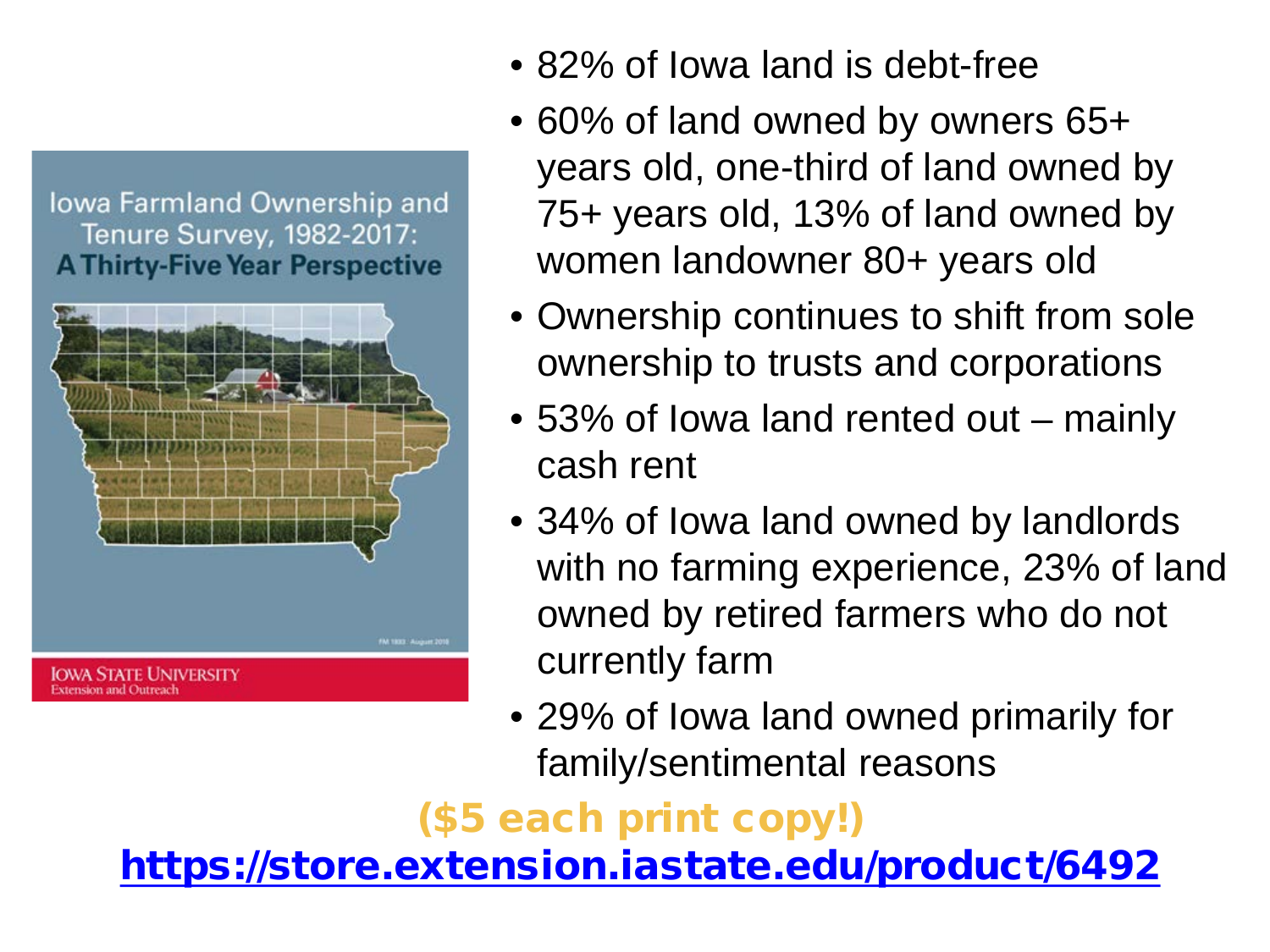### Iowa Farmland Ownership and Tenure Survey – history and methodology

- **The first and only consistent data collection of land ownership & tenure in the nation**:
	- 1949, 1958, 1970, 1976, 1982, 1992, 1997, 2002, 2007, 2012, **and 2017**.
- **Statistically representative of all owners & all land in Iowa**
- **Telephone survey**
- Widely used and best available information
- Mandated by Iowa Code since 1989 to be conducted every 5 years
- USDA data: AELOS 1999, TOTAL 2014

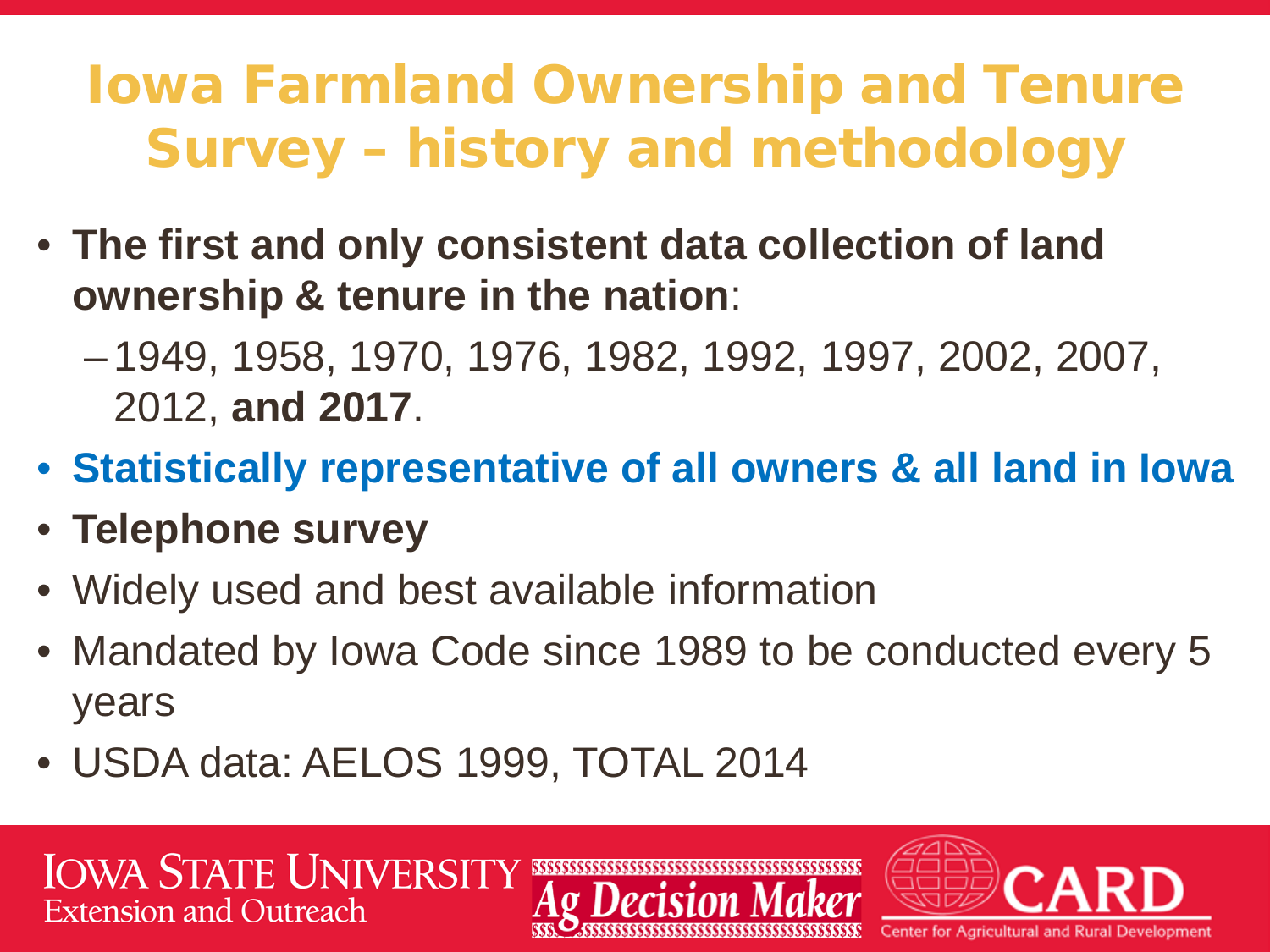# Percentage of Farmland by Age of Owner



**IOWA STATE UNIVERSITY Extension and Outreach** 

**Center for Agricultural and Rural Development** 

:sssssss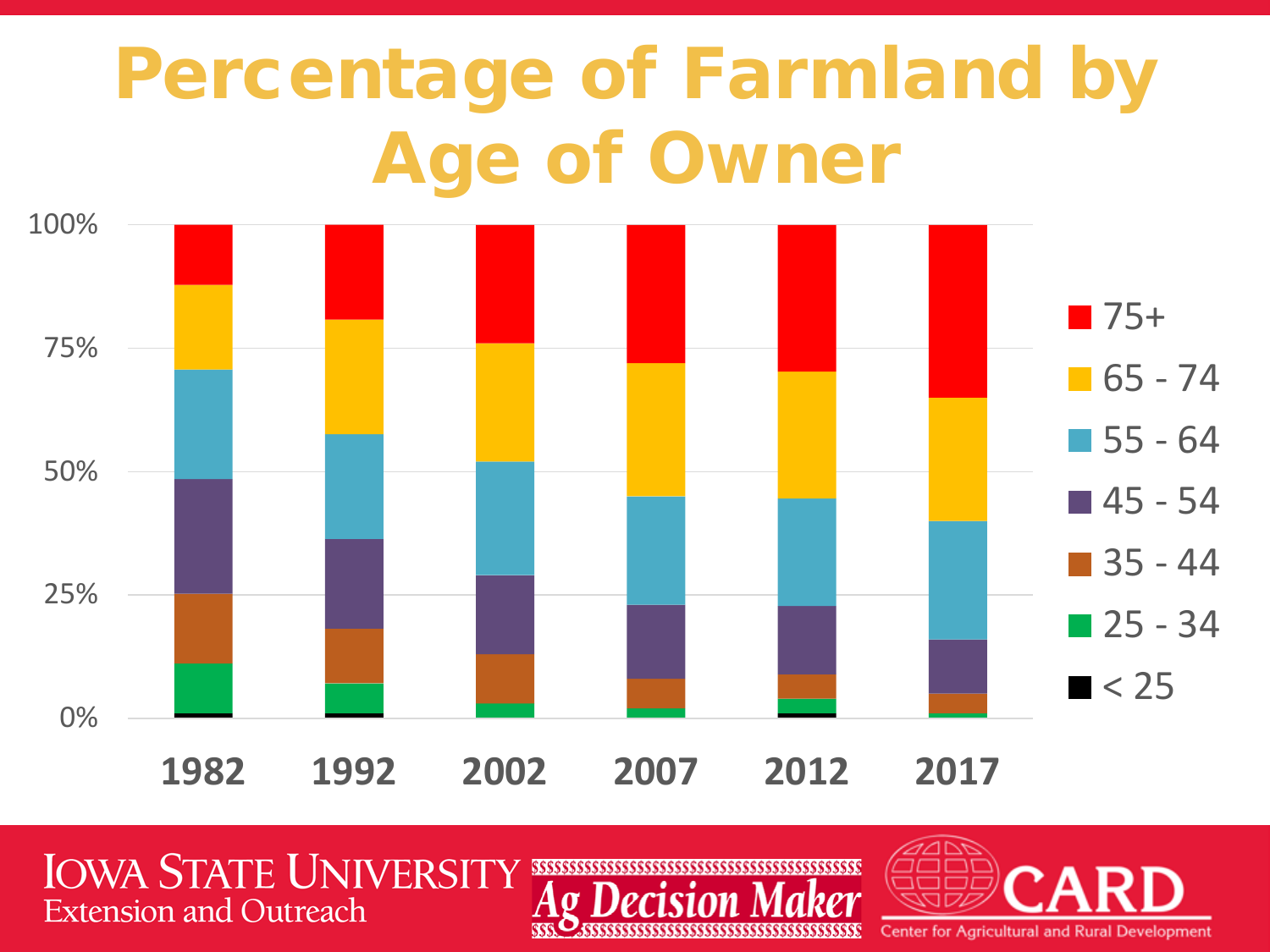## Percentage of Iowa Farmland by Farming Status of Owner



**2017: 57% of land owned by owners who do not farm; of these, 34% land owned by owners with no farming experience and 23% by retired farmers**

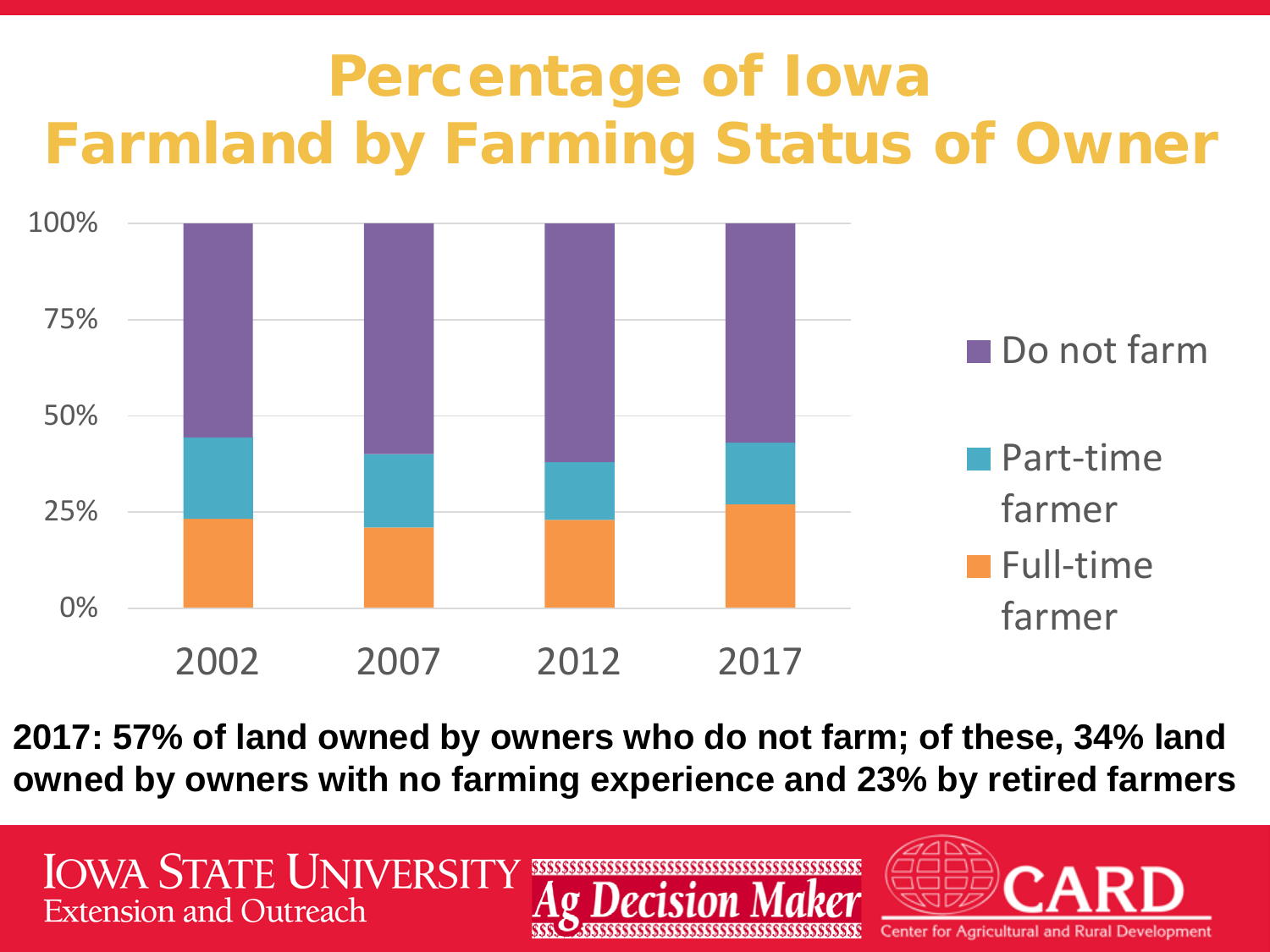# Percent of Land and Owners Using Various Conservation Practices 2017

|                                       | <b>Owners</b> | <b>Acres</b> |
|---------------------------------------|---------------|--------------|
| No till                               | 21%           | 27%          |
| <b>Cover crops</b>                    | 5%            | 4%           |
| <b>Buffer strips</b>                  | 3%            | 3%           |
| <b>Pond or sedimentation</b><br>basin | $1\%$         | 2%           |

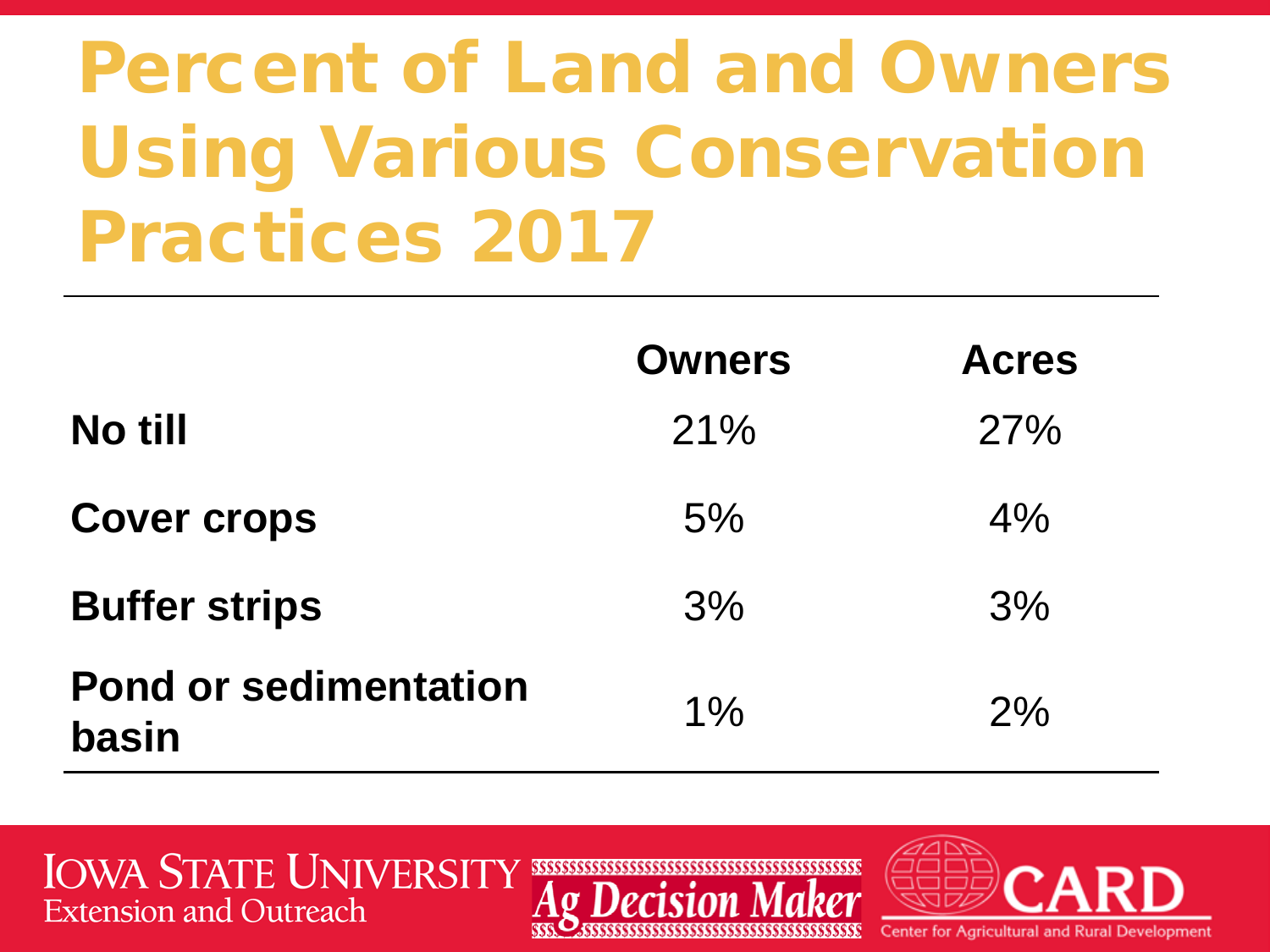## Percent of Owner Willing to Help Tenant Adopt Cover Crops by Type 2017

|              | Pay for a<br>portion of cost<br>to plant cover<br>crops | Lower rent for<br>tenants who plan<br>to plant cover<br>crops | Longer lease for<br>tenants who plan<br>to plant cover<br>crops |
|--------------|---------------------------------------------------------|---------------------------------------------------------------|-----------------------------------------------------------------|
| <b>Yes</b>   | 20%                                                     | 10%                                                           | 5%                                                              |
| <b>No</b>    | 25%                                                     | 7%                                                            | 9%                                                              |
| <b>Maybe</b> | 16%                                                     | 1%                                                            | 3%                                                              |

**SSSSSS** 

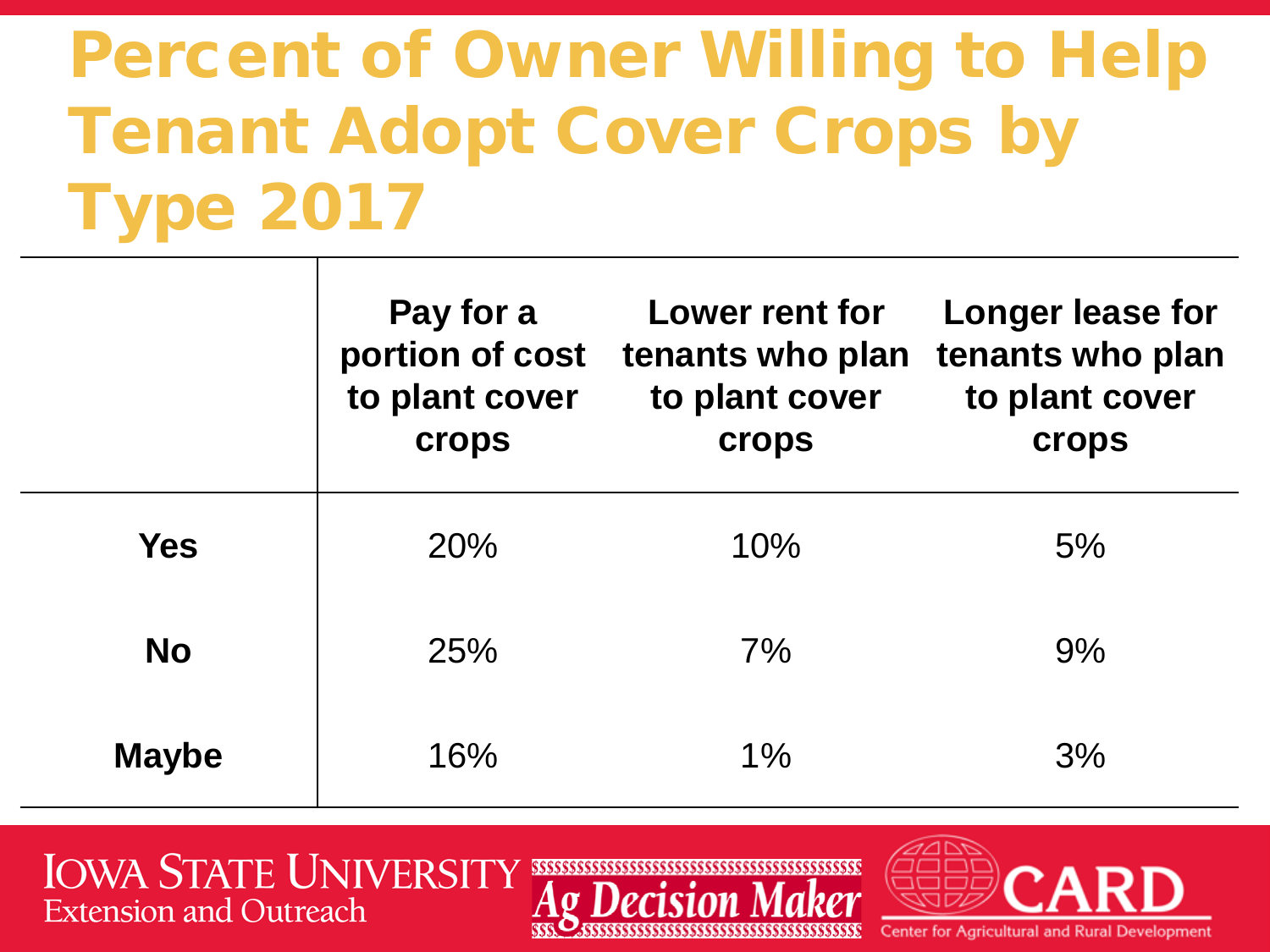# Conservation by Land **Tenure**



**Extension and Outreach** 

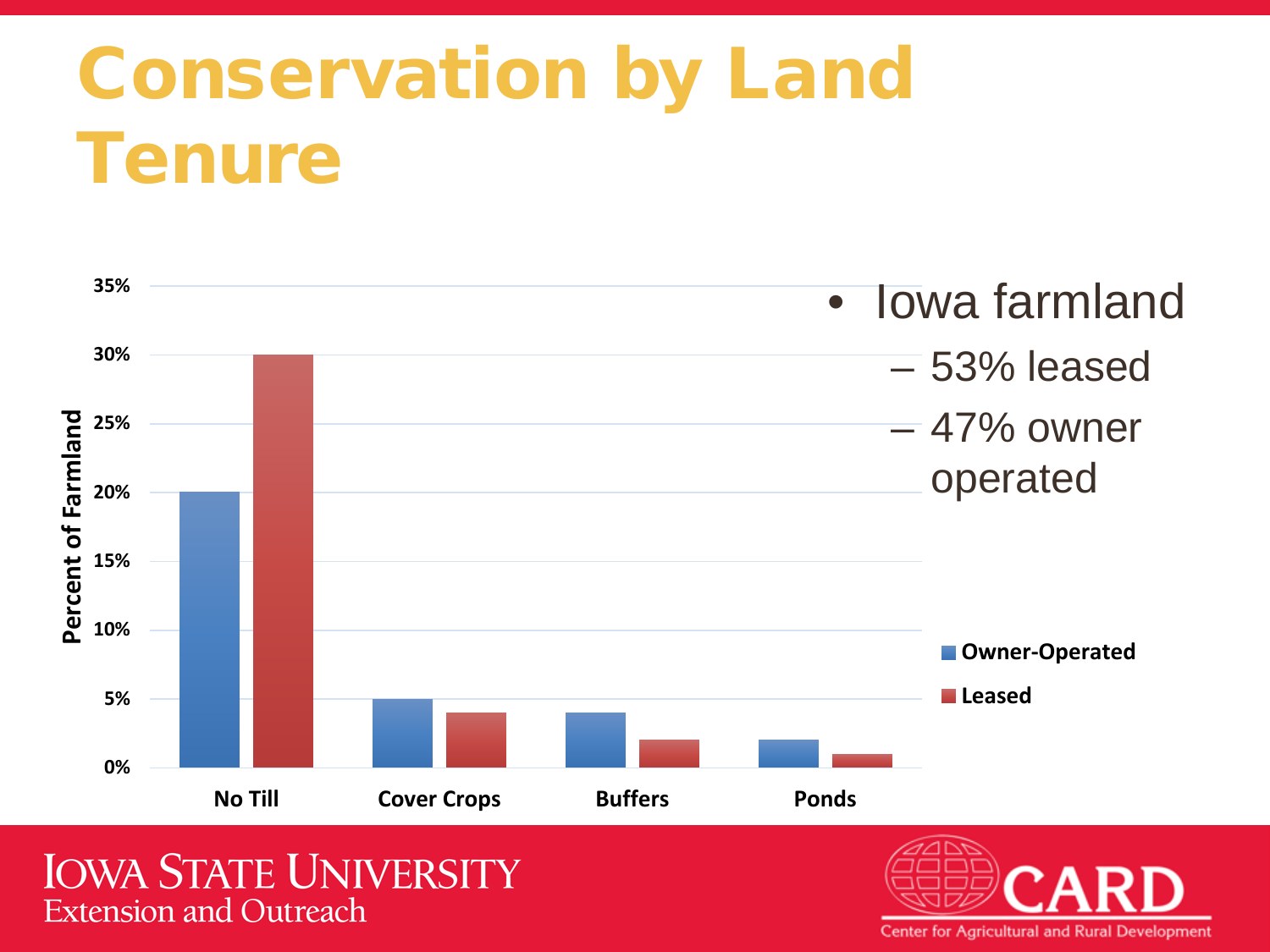## 2012 Ag Census: CRP Enrollment

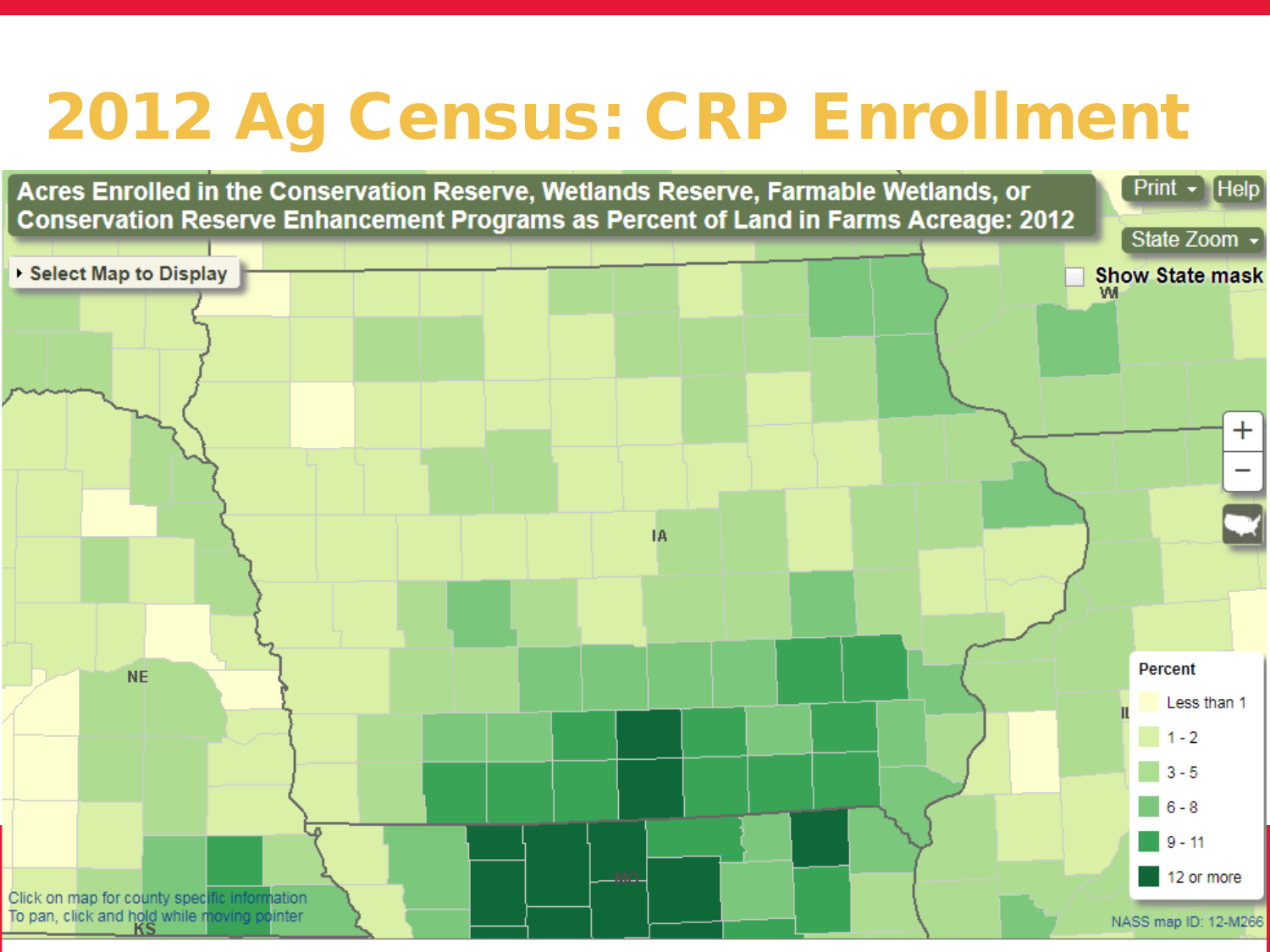# No-Till Use by CRD: State Average 27%



#### **Percent of Farmland** in No Till

| $0 - 10%$  |
|------------|
| $10 - 20%$ |
| $20 - 30%$ |
| $30 - 40%$ |
| 40 - 50 %  |
| > 50 %     |



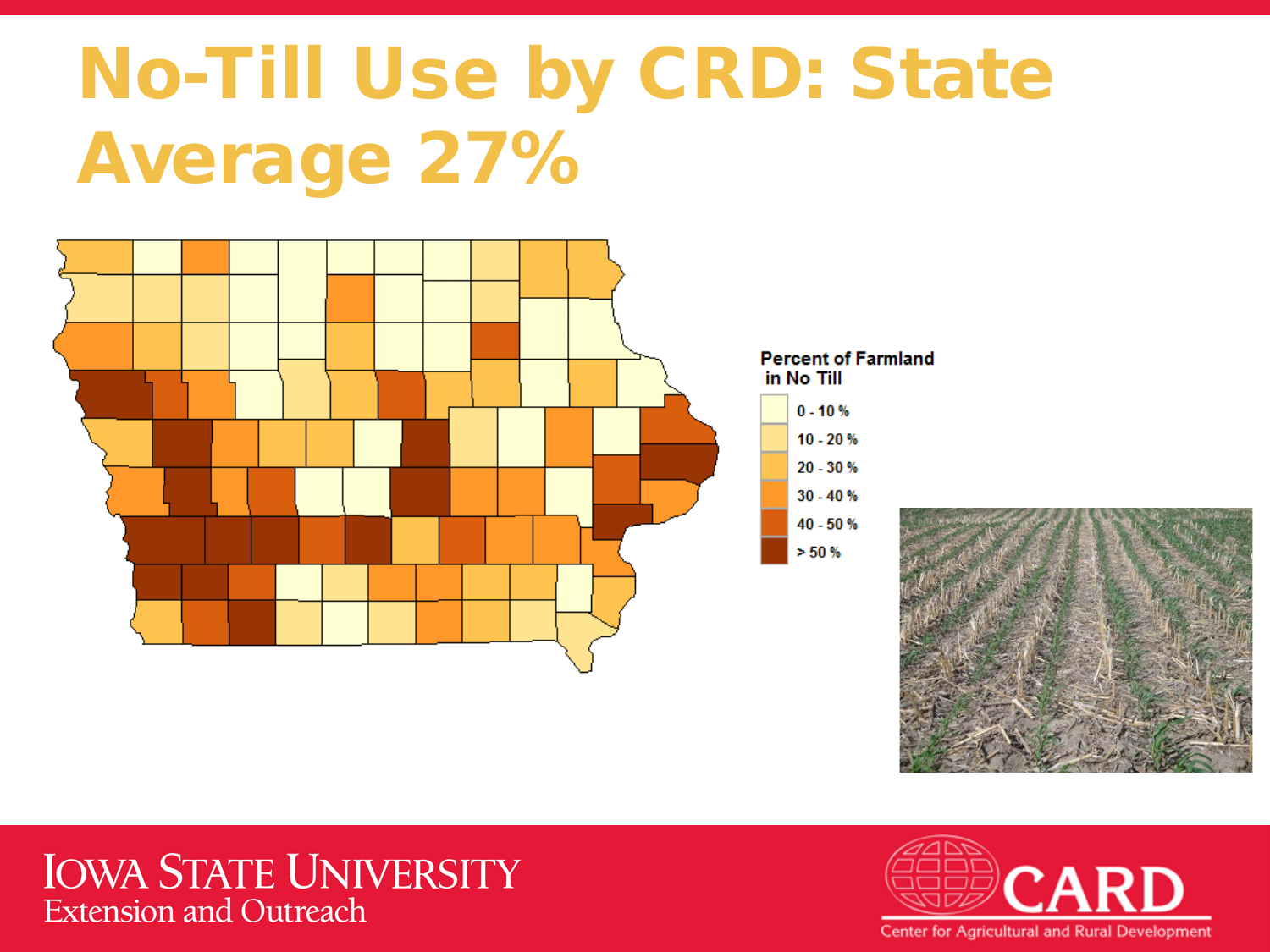## Iowa Major Soil Association



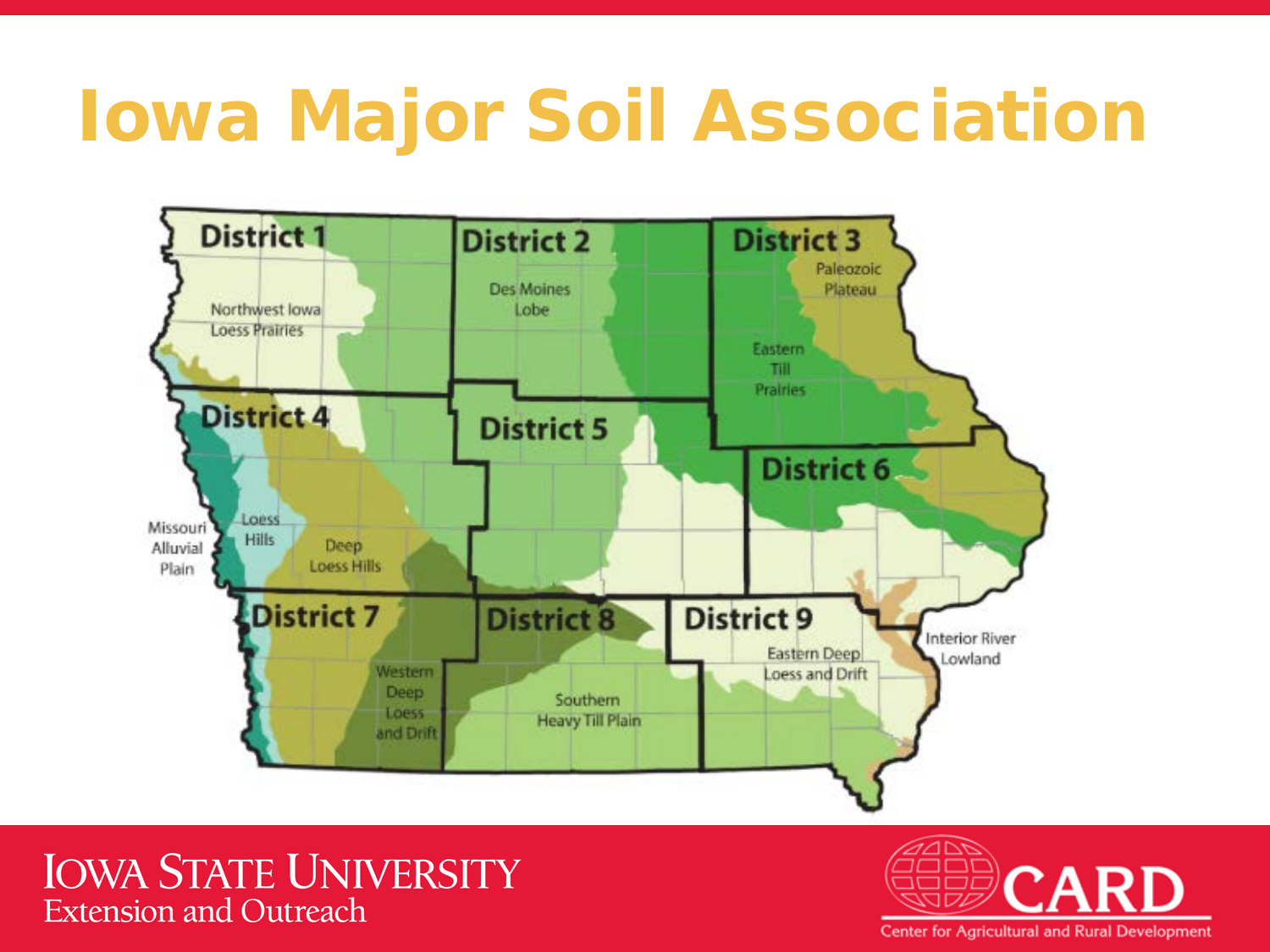

HEL & Part-Time farmer drives no-till

**Rented – Part**   $\begin{array}{|c|c|c|c|c|}\n \hline\n \text{time farmer} & 39\% & 1\% \n \end{array}$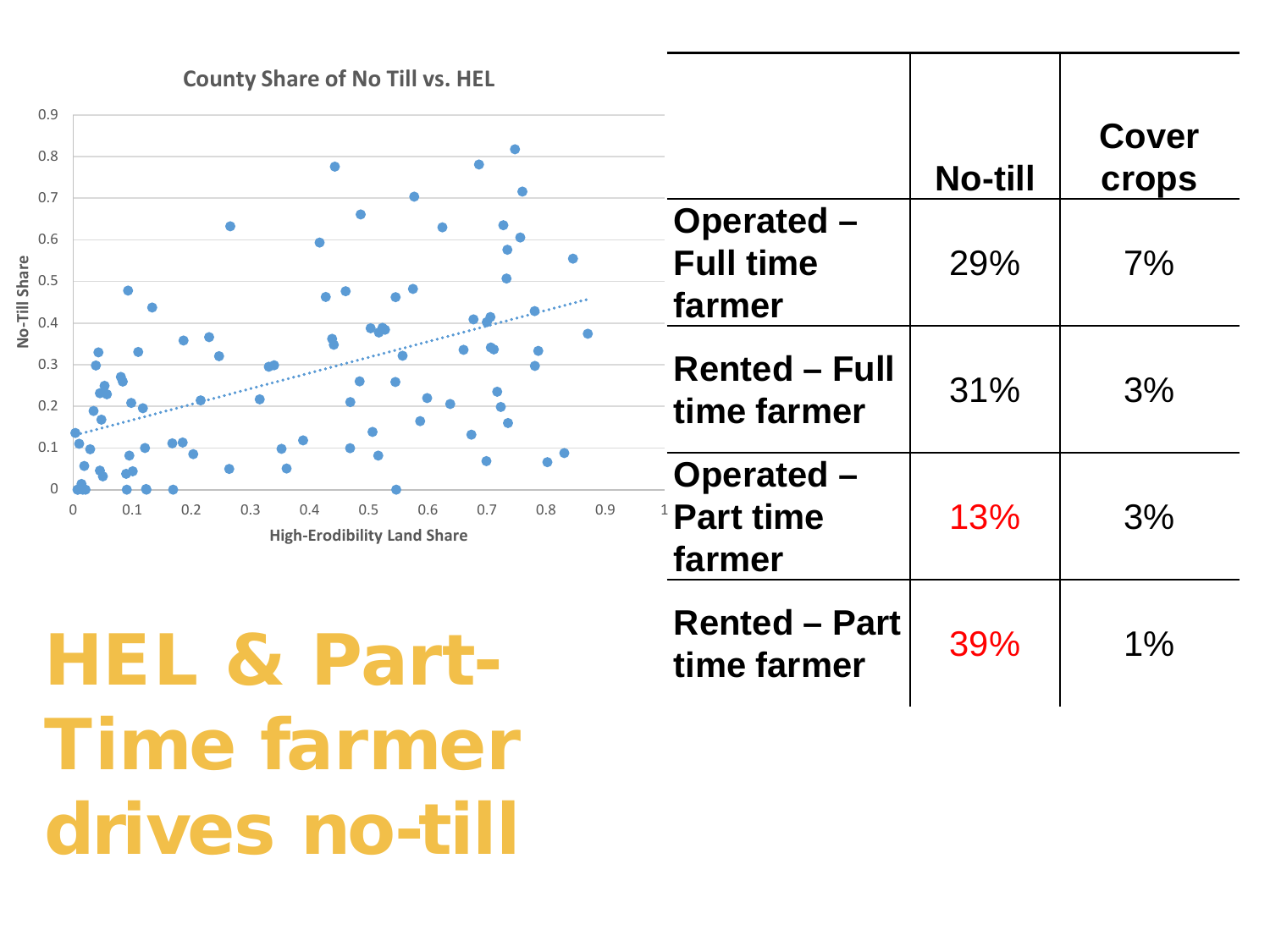# Cover Crop Use by CRD: State Average 4%





**Percent of Farmland Using Cover Crops** 

| 0       |
|---------|
| (0, 3]  |
| [3,7)   |
| (7, 15] |
| > 15    |

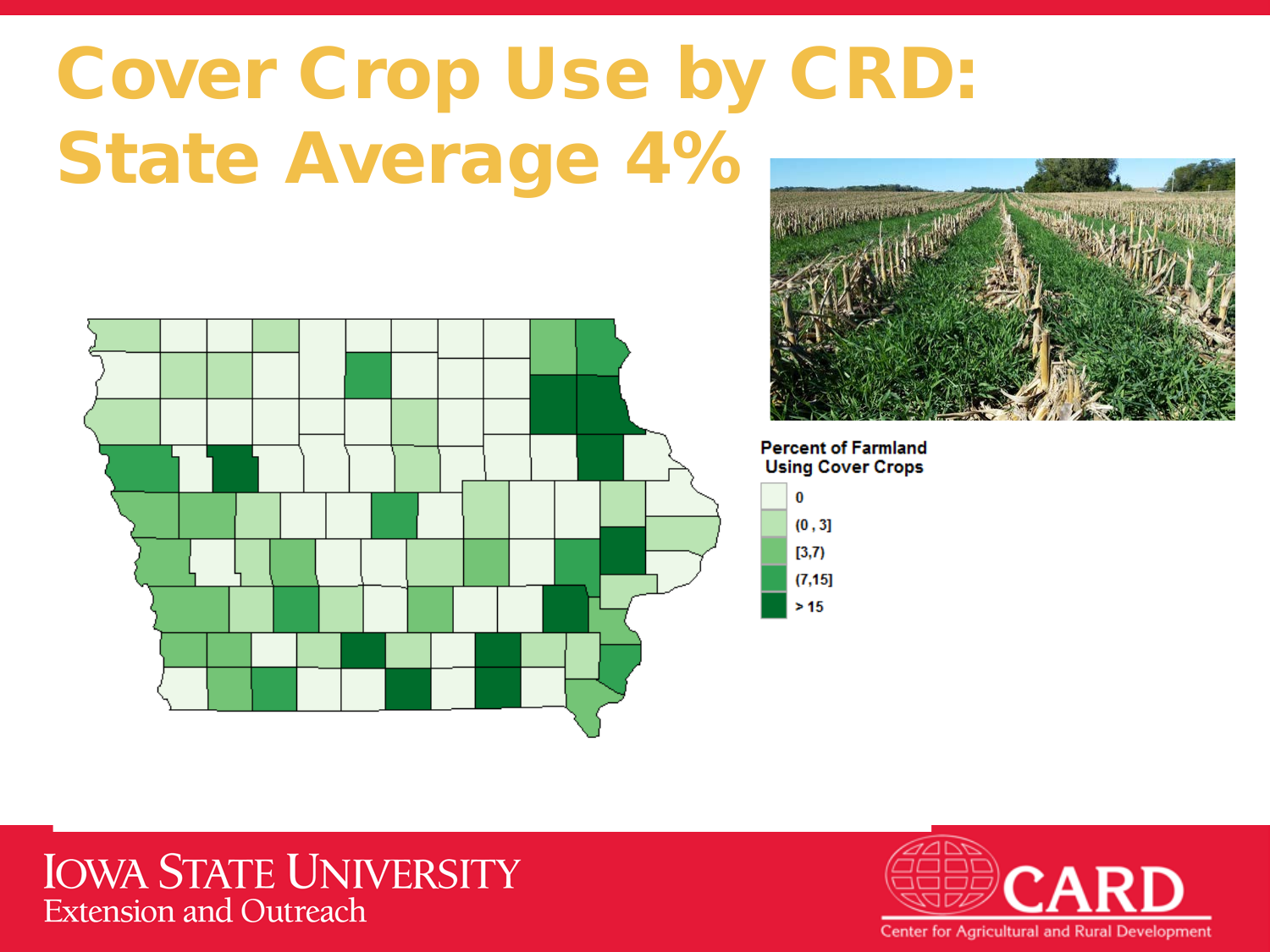## Livestock and Crop Inventory by Crop Reporting District

| <b>District</b>      | <b>Livestock Inventory - 2012</b> |             |                                                    | <b>Acres 2012</b> |                | <b>Harvested Acres 2017</b> |         |              |
|----------------------|-----------------------------------|-------------|----------------------------------------------------|-------------------|----------------|-----------------------------|---------|--------------|
|                      | <b>Chickens,</b><br><b>Layers</b> | <b>Hogs</b> | <b>Milk Cows</b>                                   | <b>Cattle</b>     | <b>Pasture</b> | <b>Timber</b>               | Corn    | Soybean      |
| <b>Northwest</b>     | 30%                               | 26%         | 29%                                                | 22%               | 7%             | $2\%$                       | 15%     | 16%          |
| <b>North Central</b> | 64%                               | 16%         | 4%                                                 | 6%                | 4%             | 4%                          | 14%     | <b>13%</b>   |
| <b>Northeast</b>     | $1\%$                             | 12%         | 51%                                                | 16%               | 11%            | 23%                         | 12%     | 8%           |
| <b>West Central</b>  | $0\%$                             | 13%         | $1\%$                                              | 13%               | 10%            | 7%                          | 15%     | 16%          |
| <b>Central</b>       | 3%                                | 13%         | $1\%$                                              | 7%                | 8%             | 8%                          | 15%     | 14%          |
| <b>East Central</b>  | $1\%$                             | 5%          | 10%                                                | $11\%$            | 11%            | 14%                         | 11%     | 10%          |
| <b>Southwest</b>     | $0\%$                             | 2%          | $0\%$                                              | 9%                | 12%            | $5\%$                       | 8%      | 10%          |
| <b>South Central</b> | $0\%$                             | 2%          | $1\%$                                              | 9%                | 25%            | 19%                         | 4%      | 6%           |
| <b>Southeast</b>     | $1\%$                             | 11%         | 3%                                                 | 6%                | 12%            | 19%                         | 7%      | 8%           |
|                      |                                   |             |                                                    |                   |                |                             |         |              |
| <b>Iowa Total</b>    |                                   | 20.4        |                                                    |                   |                |                             | 12.9    |              |
|                      | 52.2 million                      | million     | $0.17$ million 3.8 million 2.5 million 1.2 million |                   |                |                             | million | 10.0 million |

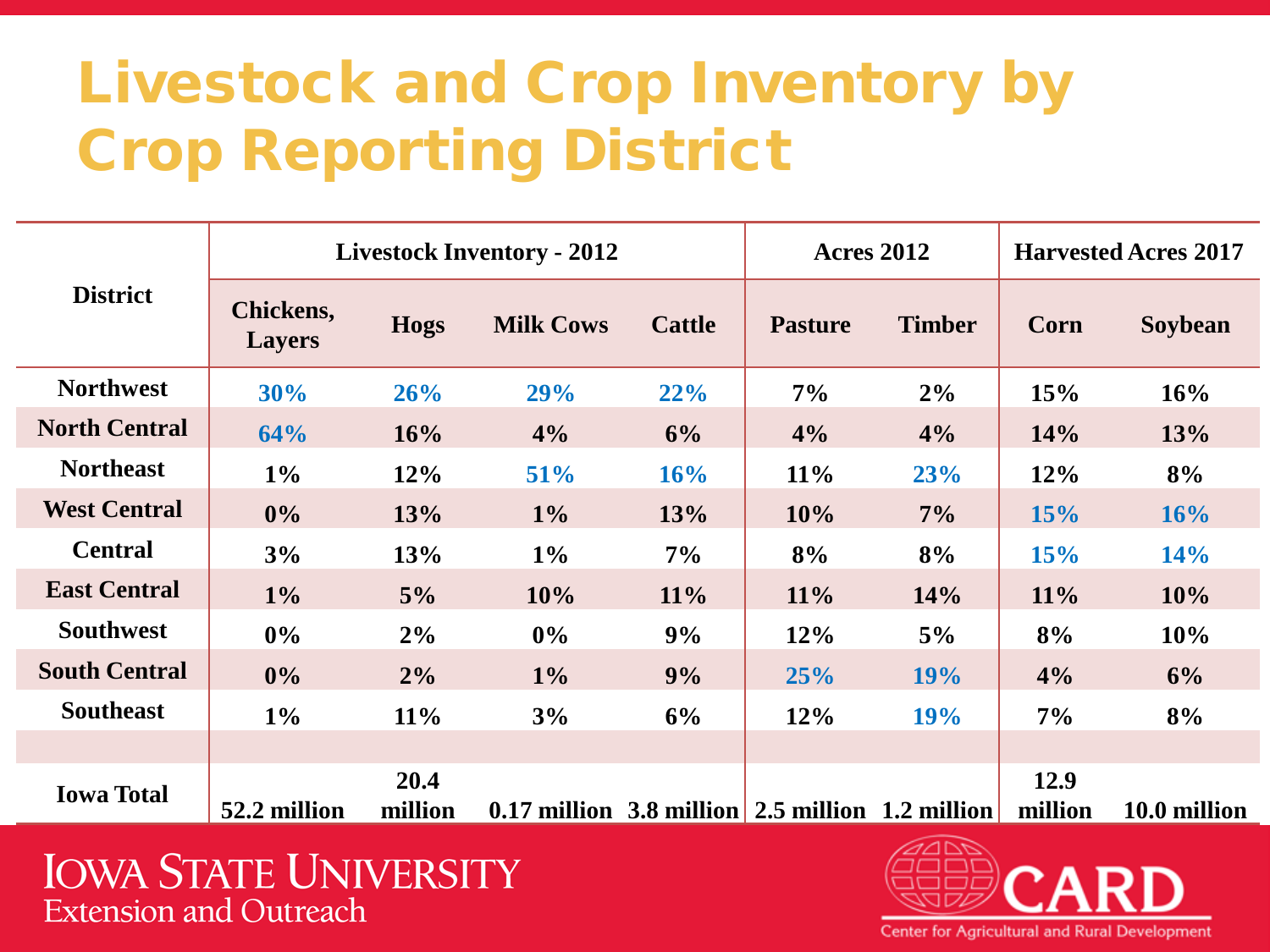# Reasons for Not Using Conservation Practices

- No-till:
	- 1. Not suitable for land/ soil (19%)
	- 2. Hurts crop yield (18%)
- Cover crops:
	- 1. High termination cost (21%)
	- 2. Too short of a season to plant them (19%)

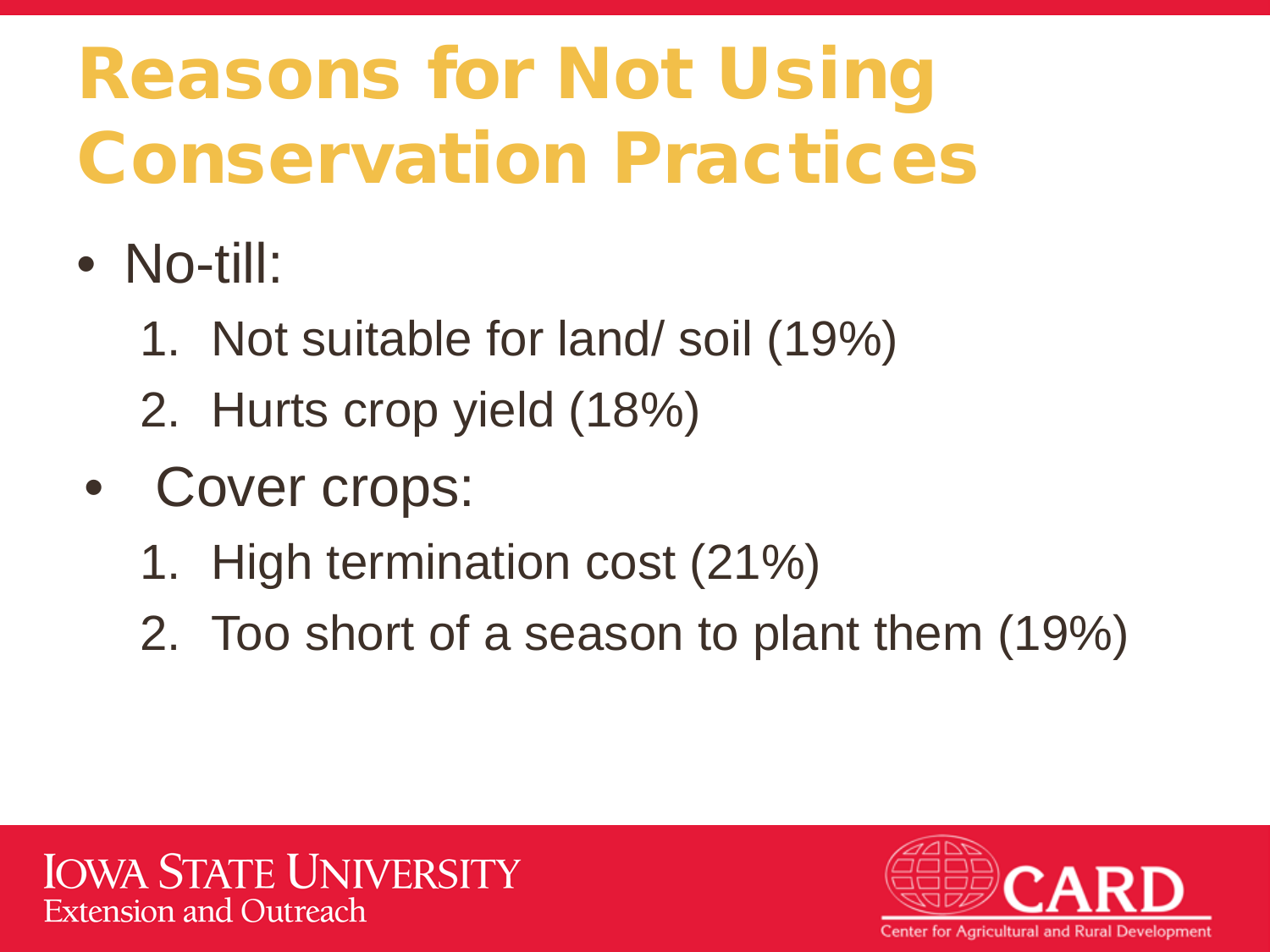# Likelihood of Using Practices in Next Five Years



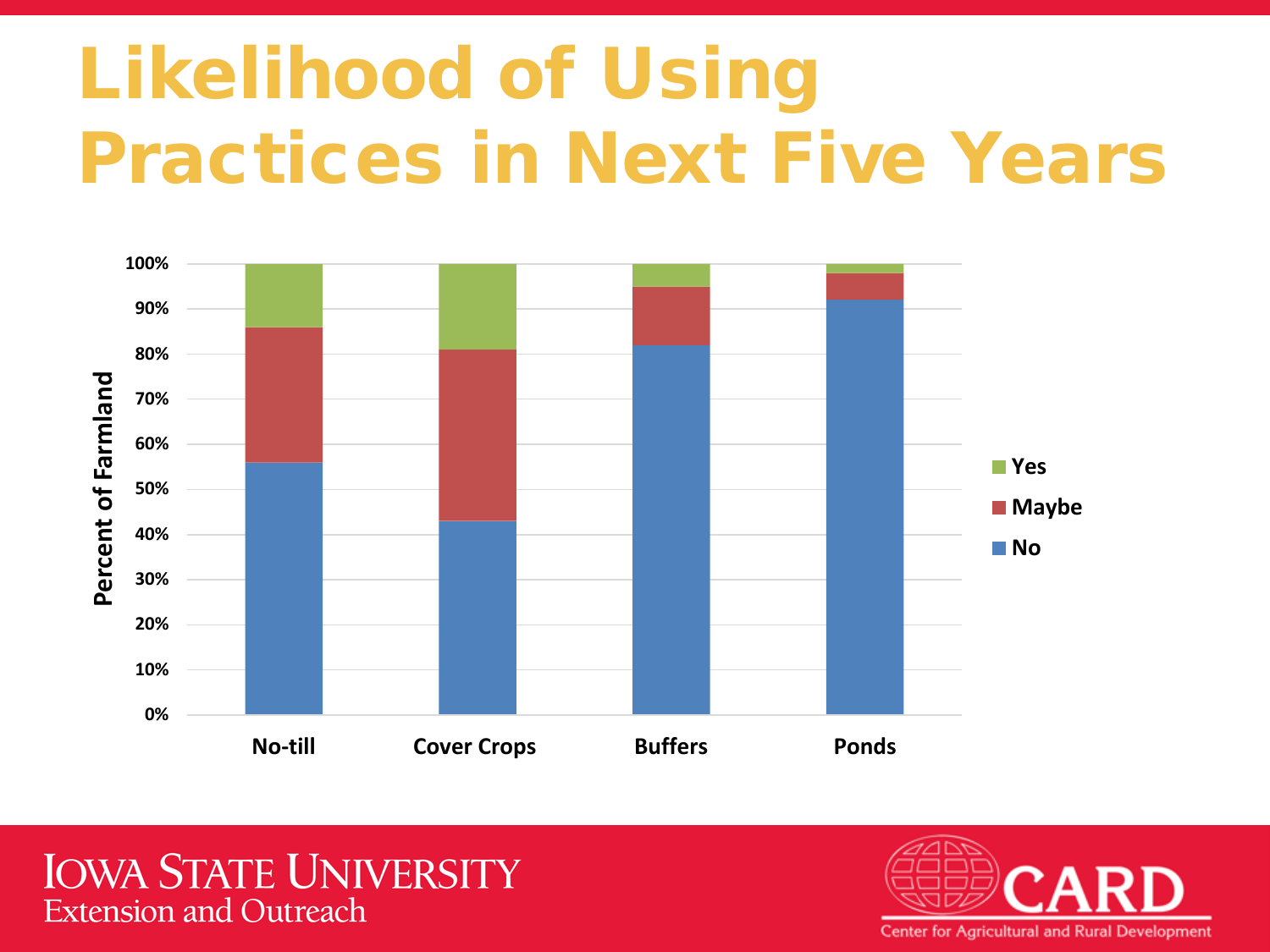## Conclusion

- Current use of conservation varies by practice throughout Iowa
- Presence of conservation on rented (vs. owned) land differs by practice
	- More no-till acres
	- Fewer acres with buffers and ponds
- Landowners are open to using cover crops on their land in the future